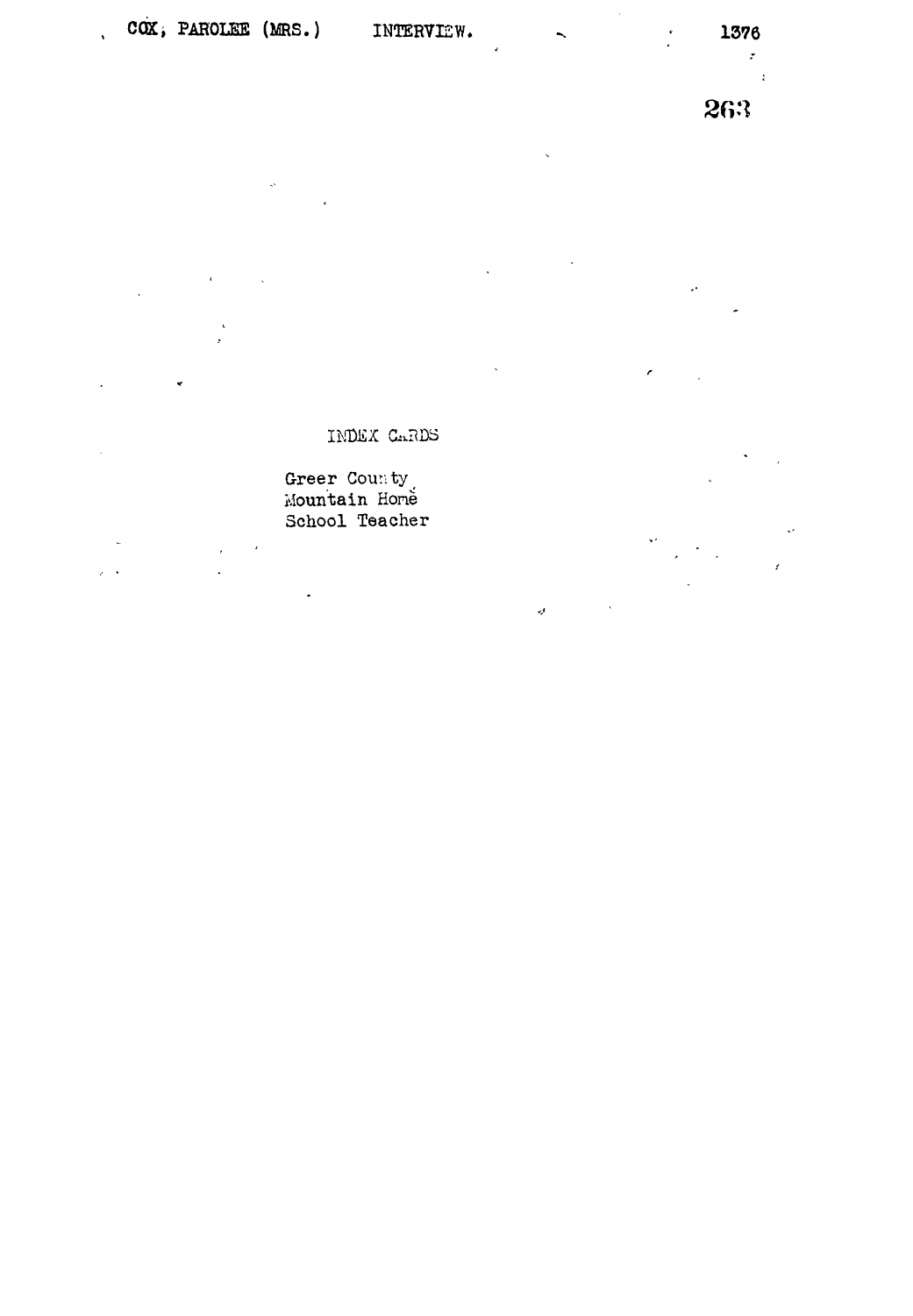| CO., PAROLEE $/MRS.$ ).<br>INTERVIEW.                                                                                           | $\frac{\partial \mathcal{L}_{\mathcal{A}}}{\partial \mathcal{L}_{\mathcal{A}}} = \frac{1}{2} \frac{\partial \mathcal{L}_{\mathcal{A}}}{\partial \mathcal{L}_{\mathcal{A}}}$ |
|---------------------------------------------------------------------------------------------------------------------------------|-----------------------------------------------------------------------------------------------------------------------------------------------------------------------------|
| $-8-$<br>Form $A - (S - 149)$<br>BIOGRAPHY FORM<br>WORKS PROGRESS ADMINISTRATION<br>Indian-Pioneer History Project for Oklahomp | 264                                                                                                                                                                         |
| Field Worker's name Ethel B. Tackitt                                                                                            |                                                                                                                                                                             |
| is report made on (date) April 16,                                                                                              | 1937                                                                                                                                                                        |
|                                                                                                                                 |                                                                                                                                                                             |
| Mrs. Parolee Cox<br>Name                                                                                                        |                                                                                                                                                                             |
| Post Office Address Granite Oklahoma (City)                                                                                     |                                                                                                                                                                             |
| Residence address (or location) In the town (no street number).                                                                 |                                                                                                                                                                             |
| DATE OF BIRTH: Month December<br>$p_{\text{day}}$ 23 $p_{\text{car}}$ 1868                                                      |                                                                                                                                                                             |
| Place of birth McClain County, Kentucky.                                                                                        |                                                                                                                                                                             |
|                                                                                                                                 |                                                                                                                                                                             |
| Name of Father W. H. Shelton<br>Place of birth not given                                                                        |                                                                                                                                                                             |
| Other information about father W. H. Shelton Born 1841                                                                          |                                                                                                                                                                             |
| Name of Mother Mary Jane Wright<br>Place of birth Kentucky                                                                      |                                                                                                                                                                             |
| Other information about mother Born Oct. 6th, 1845                                                                              |                                                                                                                                                                             |
| Reared twelve children.                                                                                                         |                                                                                                                                                                             |

otes or complete narrative by the field worker dealing with the life and expects that the complete interviewed. Refer to Manual for suggested subjects<br>and questions. Continue on blank sheets if necessary and attach firmly to S.form. Number of sheets attached 1  $\bullet$ 

 $\epsilon = \infty$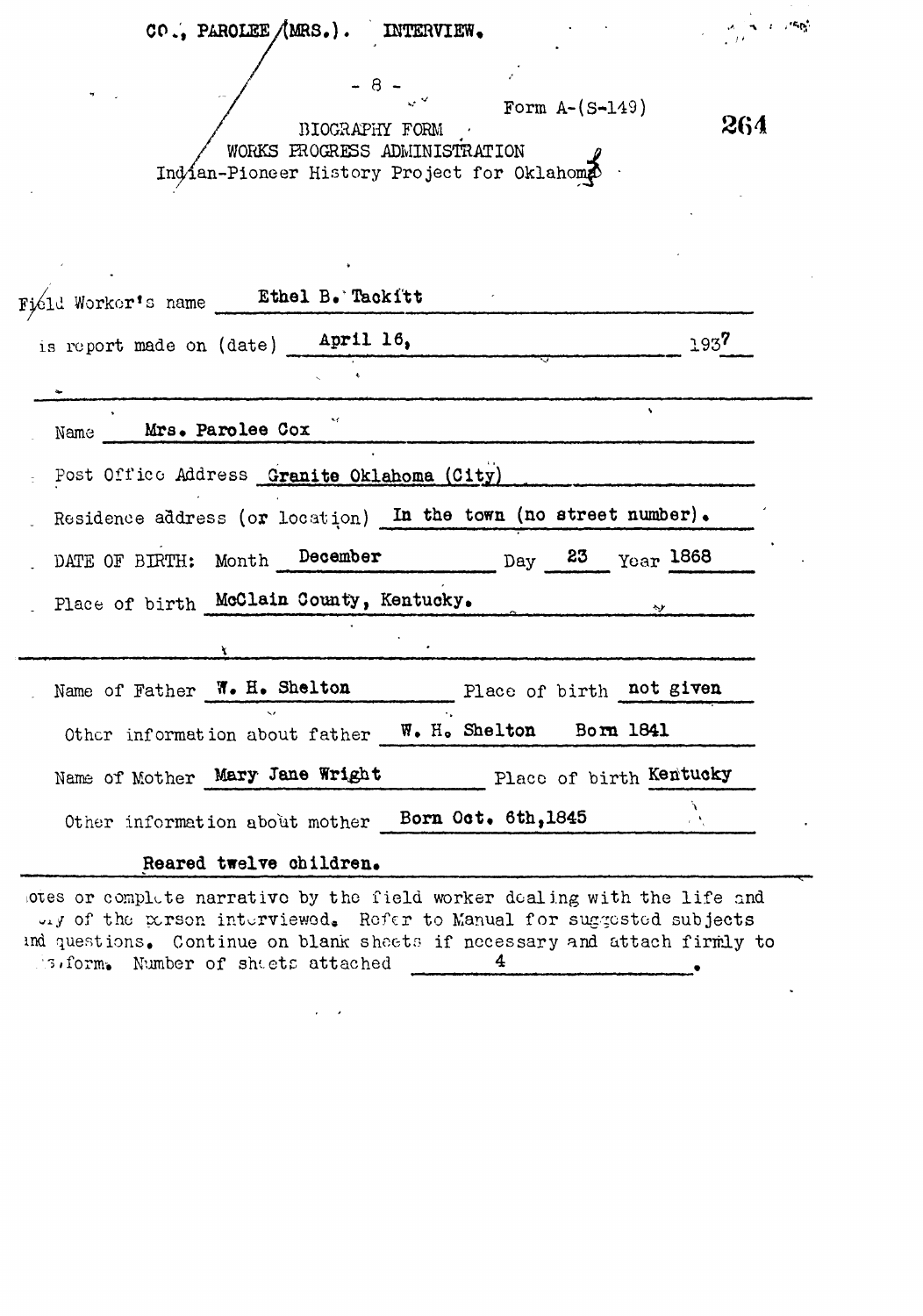265

## RECORD OF A WELL KNOWN OKLAHOMA EDUCATOR OF PIONEER DAYS.

My husband, Professor K. C. Cox. was born December 4, 1859, and was educated at Lebanon, Tennessee. He taught at Cape Girardeau and other points before we came to Oklahoma which was in the year 1893. At that time the schools were unorganized and very little equipment was to be had. Two years following our coming Mr, Cox taught school at Willow Vale,south of Mangum. In 1895 we moved to Granite, which was then onlied Mountain Home. That year he taught the school which was only a four months .term and his salary was forty dollars, per month. At the end of the term, he continued with a subscription school for four months longer, making altogether an eight months term, and his salary the last four months, amounted to \$80.00.

In 1898 he was elected County Superintendent of Greer County. At that time the county was undivided. We then moved to the county seat, which was Mangum, and remained there until 1899. In the summer of 1896, Mr. Cox, together with Professor Jones,- Mr. Horace Simpson, O. P. Elliott and other persons over the country who were interested in education, arranged for the first summer normal school ever conducted in Mangum. During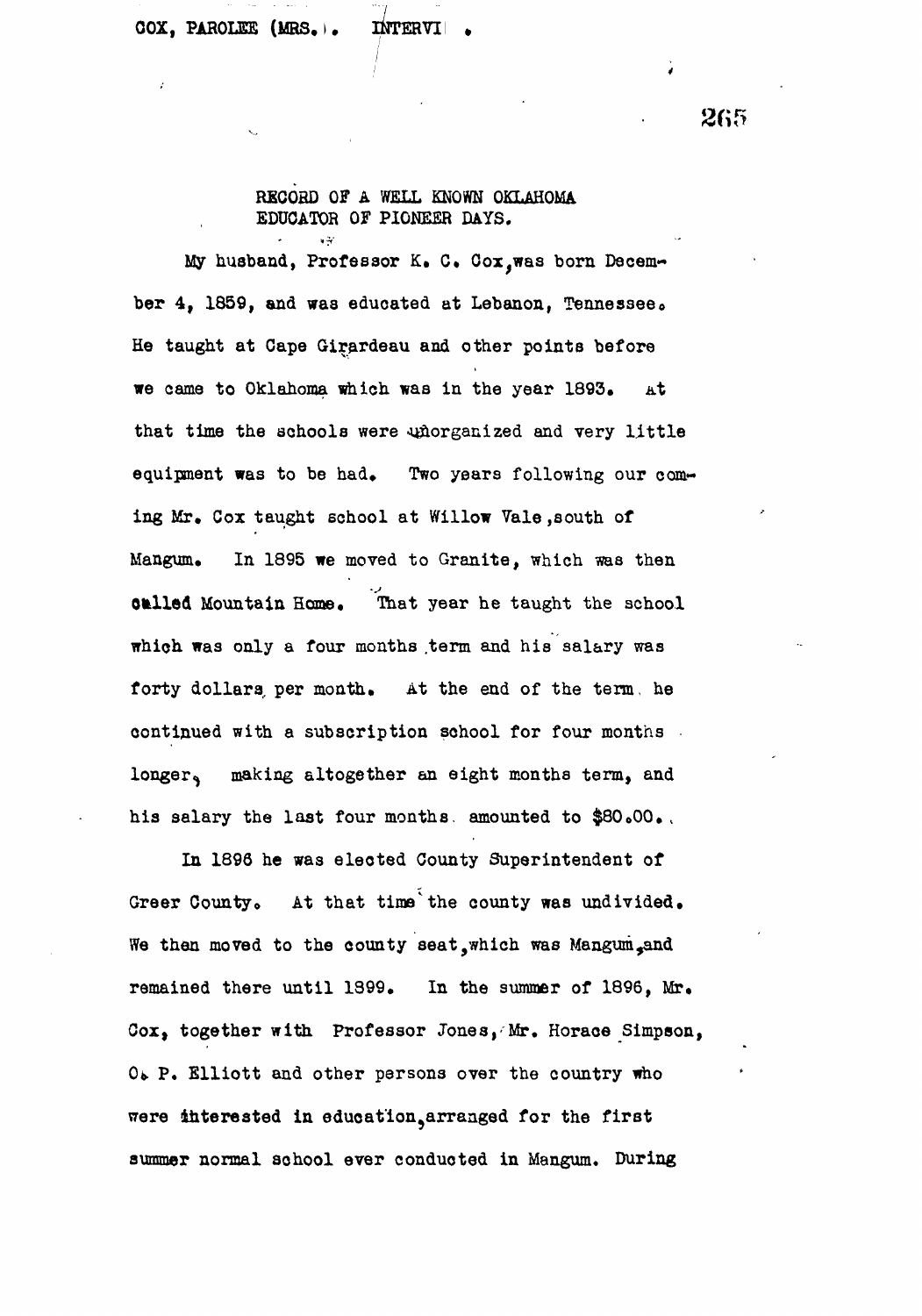266

the time we lived in Mangum, Mr. Got was very muoh interested in church work of all kinds, aa well aa educational work. He, assisted by  $\lim_{n\to\infty}$  wilson, Mr. and Mrs. Tom Gilliland, who are now living in Oklahoma City, together with.many other pioneer families, raised money and built the first Methodist Church to be erected in Mengum. This was in 1899. This church was later moved to North Mangum to make room for the beautiful brick church which now stands in Mangum.

In 1900 when the Rook Island Railroad was coming through Greer County we moved back and a patent was issued by the Government to us for the land which Mr, Cox out up into town lots and which became the Granite Towneite. He gave lots on which to build churches to the Methodist, Baptist, Christian and Presbyterian Churches.

He organized a stock company with J. N. Olds, Mr. Tuttle, W. F. Collins, S. H. Tittle, John Trotter, George Briggs and many others whose names I do not recall, and they built the first high school in Greer County. This was before either Mangum or Altus had a high school, and the lumber was hauled from Quanah, Texas.